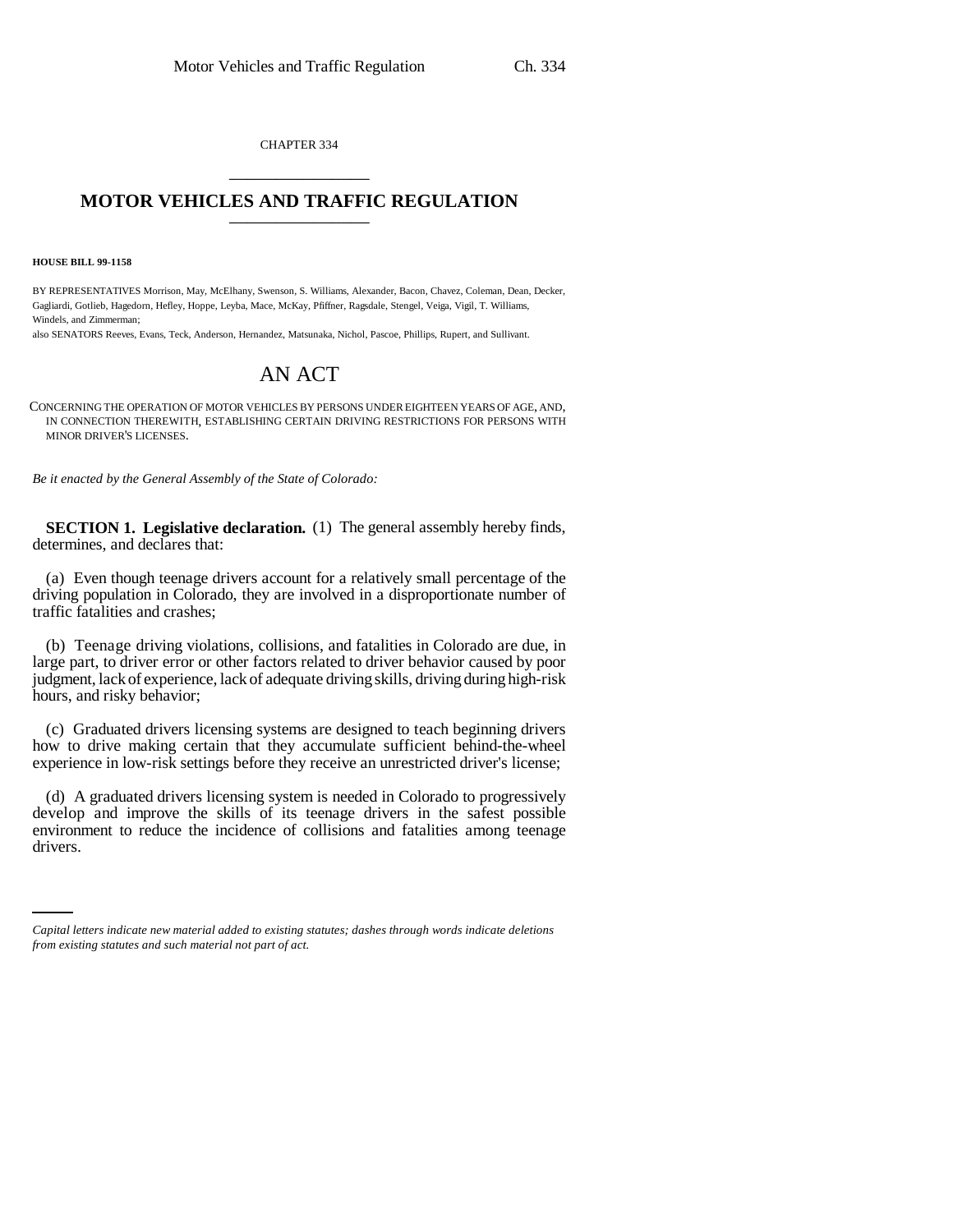Ch. 334 Motor Vehicles and Traffic Regulation

**SECTION 2.** 42-2-104 (4), Colorado Revised Statutes, is amended to read:

**42-2-104. Licenses issued - denied.** (4) (a) Before the department may issue any type of driver's license, including a temporary driver's license pursuant to section 42-2-106 (2), to any person under the age of eighteen years, such person shall have:

(I) Applied for, been issued, and possessed an appropriate instruction permit for at least ninety days SIX MONTHS;

(II) SUBMITTED A LOG OR OTHER WRITTEN EVIDENCE ON A STANDARDIZED FORM APPROVED BY THE DEPARTMENT THAT IS SIGNED BY HIS OR HER PARENT OR GUARDIAN OR OTHER RESPONSIBLE ADULT AS REFERENCED IN SECTION 42-2-108 OR THE INSTRUCTOR OF A DRIVER'S EDUCATION COURSE APPROVED BY THE DEPARTMENT, CERTIFYING THAT SUCH PERSON HAS COMPLETED AT LEAST FIFTY HOURS OF ACTUAL DRIVING EXPERIENCE, OF WHICH AT LEAST TEN HOURS SHALL HAVE BEEN WHILE DRIVING AT NIGHT.

(b) IN NO EVENT SHALL THE DEPARTMENT ISSUE A MINOR DRIVER'S LICENSE TO ANYONE UNDER SIXTEEN YEARS OF AGE.

**SECTION 3.** Part 1 of article 2 of title 42, Colorado Revised Statutes, is amended BY THE ADDITION OF A NEW SECTION to read:

**42-2-105.5. Restrictions on minor drivers under seventeen years of age penalties - legislative declaration.** (1) THE GENERAL ASSEMBLY FINDS, DETERMINES, AND DECLARES THAT:

(a) TEENAGE DRIVERS, IN ORDER TO BECOME SAFE AND RESPONSIBLE DRIVERS, NEED BEHIND-THE-WHEEL DRIVING EXPERIENCE BEFORE THEY CAN BEGIN TO DRIVE WITHOUT RESTRICTIONS;

(b) PROVIDING ADDITIONAL BEHIND-THE-WHEEL TRAINING WITH A PARENT, GUARDIAN, OR OTHER RESPONSIBLE ADULT BEFORE OBTAINING A MINOR DRIVER'S LICENSE IS THE BEGINNING OF THE YOUNG DRIVERS ACCUMULATION OF EXPERIENCE;

(c) ONCE A TEENAGE DRIVER BEGINS TO DRIVE WITHOUT A PARENT, GUARDIAN, OR OTHER RESPONSIBLE ADULT IN THE VEHICLE, IT IS NECESSARY TO PLACE RESTRICTIONS ON A TEENAGE DRIVER WHO HOLDS A MINOR DRIVER'S LICENSE UNTIL SUCH DRIVER TURNS SEVENTEEN YEARS OF AGE IN ORDER TO GIVE THAT DRIVER TIME TO EXERCISE GOOD JUDGEMENT IN THE OPERATION OF A VEHICLE WHILE KEEPING THAT DRIVER, HIS OR HER PASSENGERS, AND THE PUBLIC SAFE;

(d) PENALTIES FOR THE VIOLATION OF THESE RESTRICTIONS ON MINOR DRIVERS UNDER SEVENTEEN YEARS OF AGE, INCLUDING THE ASSESSMENT OF POINTS WHERE THEY MAY NOT OTHERWISE BE ASSESSED, SHOULD BE SUFFICIENT TO ENSURE THAT CHRONIC VIOLATIONS WOULD RESULT IN SWIFT AND SEVERE REPERCUSSIONS TO REINFORCE THE IMPORTANCE OF OBEYING THE DRIVING LAWS IN ORDER TO KEEP THE MINOR DRIVER, HIS OR HER PASSENGERS, AND THE PUBLIC SAFE.

(2) (a) NO PERSON UNDER SEVENTEEN YEARS OF AGE SHALL DRIVE ANY MOTOR VEHICLE BETWEEN THE HOURS OF 12 MIDNIGHT AND 5 A.M. UNLESS ACCOMPANIED BY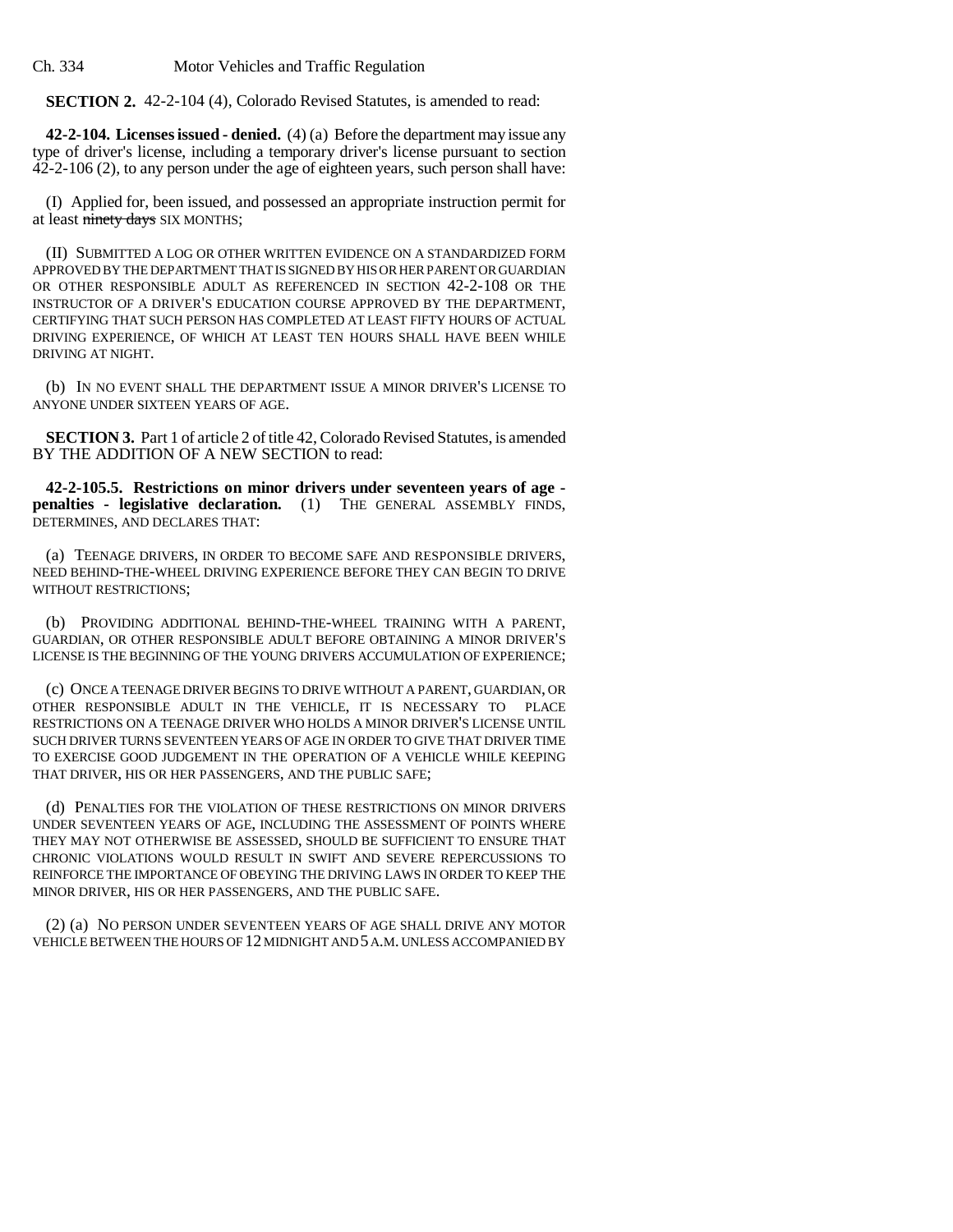A PARENT, GUARDIAN, OR OTHER RESPONSIBLE ADULT AS REFERENCED IN SECTION 42-2-108 OR UNLESS DRIVING TO THE PERSON'S PLACE OF EMPLOYMENT OR FROM THE PERSON'S PLACE OF EMPLOYMENT TO HIS OR HER RESIDENCE. A PERSON WHO IS UNDER SEVENTEEN YEARS OF AGE AND WHO IS DRIVING TO THE PERSON'S PLACE OF EMPLOYMENT OR FROM THE PERSON'S PLACE OF EMPLOYMENT TO HIS OR HER RESIDENCE BETWEEN THE HOURS OF 12 MIDNIGHT AND 5 A.M. SHALL HAVE IN HIS OR HER POSSESSION, IN ADDITION TO A VALID MINOR DRIVER'S LICENSE, A STATEMENT SIGNED BY HIS OR HER EMPLOYER OR PARENT, GUARDIAN, OR OTHER RESPONSIBLE ADULT STATING THE TIME THAT SUCH PERSON ARRIVES AT AND LEAVES HIS OR HER PLACE OF EMPLOYMENT.

(b) A PERSON UNDER SEVENTEEN YEARS OF AGE MAY DRIVE BETWEEN THE HOURS OF 12 MIDNIGHT AND 5 A.M. IN THE CASE OF A MEDICAL OR OTHER TYPE OF EMERGENCY.

(c) THE CURFEW SET FORTH IN THIS SUBSECTION (2) IS NOT APPLICABLE IN A CITY, COUNTY, OR CITY AND COUNTY THAT HAS ENACTED ITS OWN CURFEW.

(3) OCCUPANTS IN MOTOR VEHICLES DRIVEN BY PERSONS UNDER SEVENTEEN YEARS OF AGE SHALL WEAR SEAT BELTS OR BE SECURED IN A CHILD RESTRAINT SYSTEM AS REQUIRED IN SECTION 42-4-236 (2) (a) AND PURSUANT TO SECTION 42-4-237.

(4) NO MORE THAN ONE PASSENGER SHALL OCCUPY THE FRONT SEAT OF THE MOTOR VEHICLE DRIVEN BY A PERSON UNDER SEVENTEEN YEARS OF AGE, AND THE NUMBER OF PASSENGERS IN THE BACK SEAT OF SUCH VEHICLE SHALL NOT EXCEED THE NUMBER OF SEAT BELTS.

(5) ANY PERSON WHO VIOLATES THIS SECTION COMMITS A CLASS A TRAFFIC INFRACTION.

**SECTION 4.** 42-2-106 (1) (a) and (1) (b), Colorado Revised Statutes, are amended to read:

**42-2-106. Instruction permits and temporary licenses.** (1) (a) Any minor of the age of fifteen years, within six months prior to such minor's sixteenth birthday, or any person who, except for such person's lack of instruction in operating a motor vehicle, a motorcycle, or a motor-driven cycle, would otherwise be qualified to obtain a license under this article may apply for a temporary instruction permit, in accordance with sections 42-2-107 and 42-2-108. The department shall issue such permit entitling the applicant, while having such permit in such applicant's immediate possession, to drive a motor vehicle, a motorcycle, or a motor-driven cycle upon the highways for a period of six months when accompanied by a licensed driver, twenty-one years of age or over, who is actually occupying the FRONT seat beside IN CLOSE PROXIMITY TO the driver, or in the case of a motorcycle or a motor-driven cycle, under the immediate PROXIMATE supervision of a licensed driver, twenty-one years of age or over, authorized under this article to drive a motorcycle or a motor-driven cycle. Any such instruction permit may be extended for an additional period of sixty NINETY days.

(b) Any minor of the age of fifteen years within nine months prior to such person's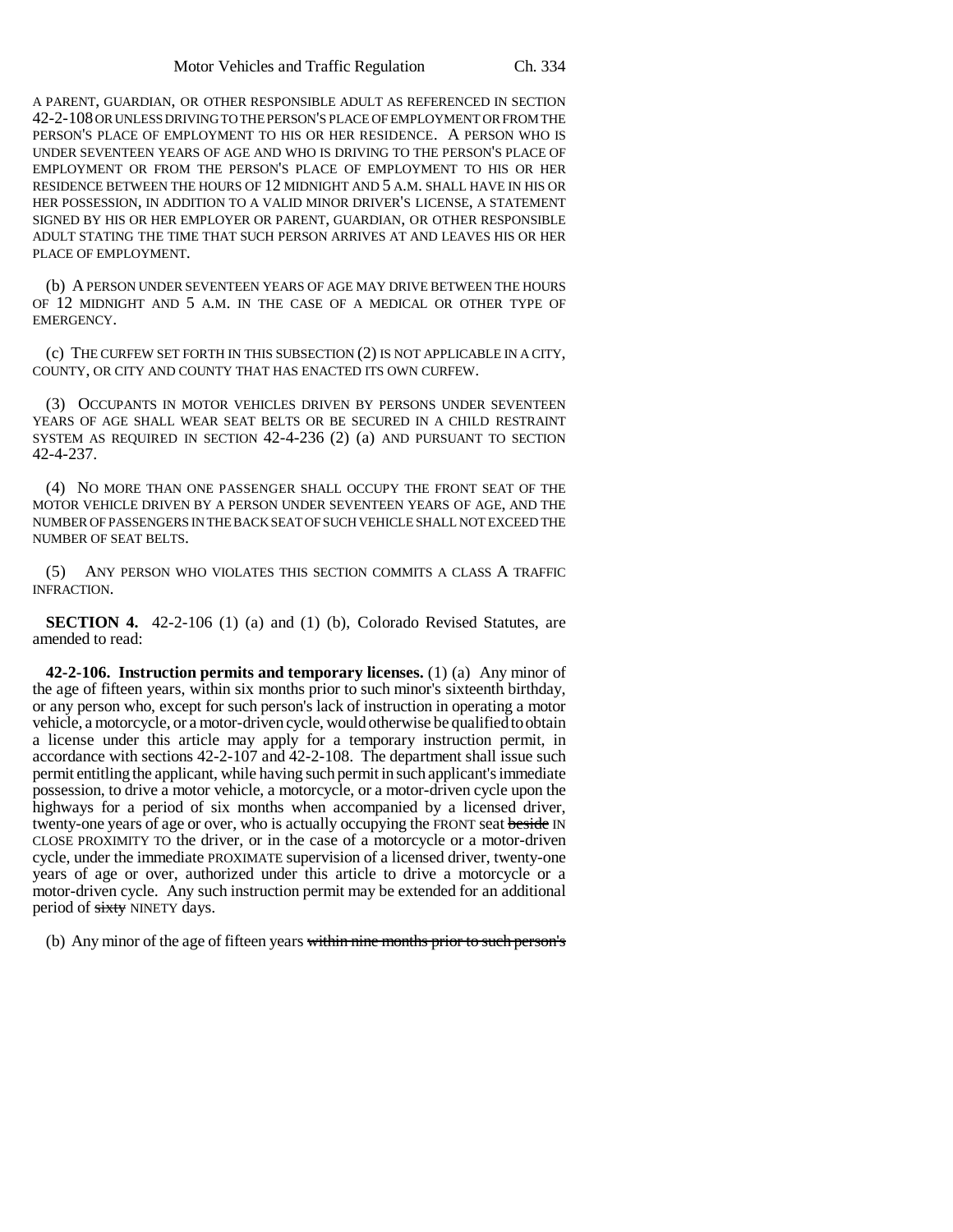sixteenth birthday, who is enrolled in a driver education course approved by the department of education may apply for a minor's instruction permit, pursuant to the provisions of sections 42-2-107 and 42-2-108. Upon the presentation of a written or printed statement signed by the parent or guardian and the instructor of the driver education course that such minor is enrolled in an approved driver education course, the department shall issue such permit entitling the applicant, while having such permit in such applicant's immediate possession, to drive any motor vehicle, excluding a motorcycle or motor-driven cycle, under the supervision of the parent or guardian who cosigned the application for the minor's instruction permit providing such parent or guardian holds a valid driver's license. Such permit shall also entitle the applicant to drive any motor vehicle, including a motorcycle or motor-driven cycle, which is marked so as to indicate that it is a motor vehicle used for instruction and which is properly equipped for such instruction upon the highways when accompanied by or under the supervision of an approved driver education instructor who holds a valid driver's license. Driver education instructors giving instruction in motorcycle safety must have a valid motorcycle driver's license and must have successfully completed an instruction program in motorcycle safety approved by the department. Such permit shall expire twenty days after the applicant's sixteenth birthday.

**SECTION 5.** 42-2-127 (5), Colorado Revised Statutes, is amended BY THE ADDITION OF THE FOLLOWING NEW PARAGRAPHS to read:

**42-2-127. Authority to suspend license - to deny license - type of conviction - points.** (5) Point system schedule:

| <b>Type of conviction</b>                                                               | Points |
|-----------------------------------------------------------------------------------------|--------|
|                                                                                         |        |
| (hh) DRIVING A MOTOR VEHICLE WHILE NOT WEARING A SEAT BELT IN VIOLATION                 |        |
| (ii) DRIVING WITH MORE PASSENGERS THAN SEAT BELTS IN VIOLATION OF SECTION               |        |
| SECTION 6. 42-4-1701 (4) (a) (I) (A), Colorado Revised Statutes, is amended<br>to read: |        |

**42-4-1701. Traffic offenses and infractions classified - penalties - penalty and surcharge schedule.**

**Section Violated Penalty Surcharge** 

(4) (a) (I) (A) **Drivers' license violations:**

| 42-2-101 (1) or (4)               |       | \$35.00\$34.00 |      |
|-----------------------------------|-------|----------------|------|
| 42-2-101 $(2)$ , $(3)$ , or $(5)$ | 15.00 | 2.00           |      |
| $42 - 2 - 103$                    |       | 15.00          | 2.00 |
| $42 - 2 - 105$                    |       | 35.00          | 4.00 |